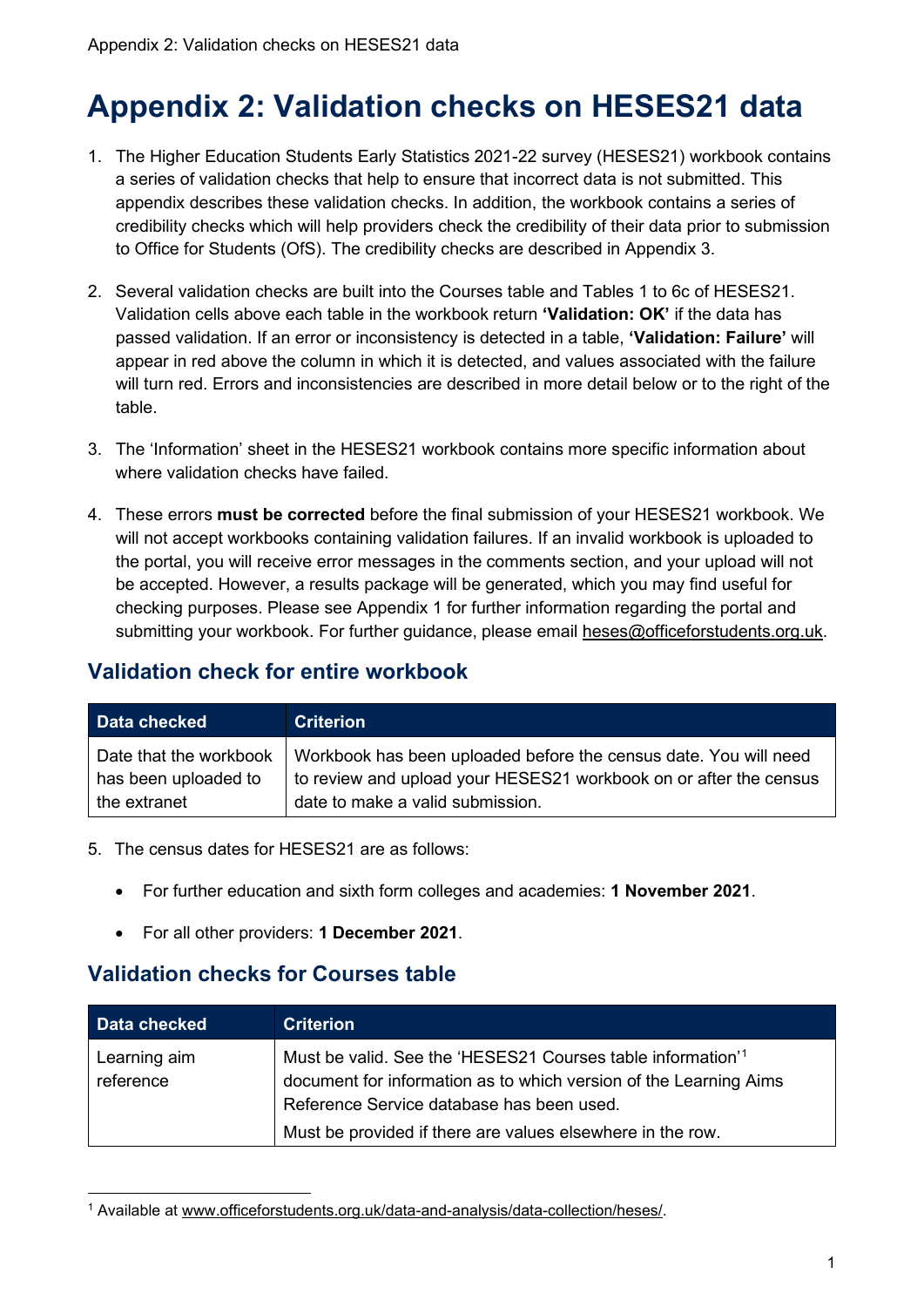| <b>Data checked</b>                | <b>Criterion</b>                                                                                                                                                                        |
|------------------------------------|-----------------------------------------------------------------------------------------------------------------------------------------------------------------------------------------|
| Learning aim<br>reference          | Must not be entered in multiple rows with the same combination of level<br>and length. This does not apply to temporary learning aims.                                                  |
| Price group<br>proportions         | Must be provided if price group is shown.                                                                                                                                               |
| Price group<br>proportions         | Sum of proportions in row must equal 100 per cent.                                                                                                                                      |
| Price group<br>proportions         | Must be a whole percentage.                                                                                                                                                             |
| Level                              | One of the following values must be entered if a valid code is entered in<br>the learning aim reference field:<br>'UG'; 'PGT (UG fee)'; 'PGT (Masters' loan)'; 'PGT (Other)'; or 'PGR'. |
| Length                             | One of the following values must be entered if a valid code is entered in<br>the learning aim reference field:<br>'Standard' or 'Long'.                                                 |
| Years countable                    | Must be a whole number.                                                                                                                                                                 |
| Years countable                    | Must be $\geq 0$ .                                                                                                                                                                      |
| All rows                           | Must not be blank if data entered in subsequent rows.                                                                                                                                   |
| Years countable                    | Sum of years countable must be $> 0$ if a valid learning aim reference<br>has been entered.                                                                                             |
| Notes on temporary<br>learning aim | Notes must not exceed 200 characters.                                                                                                                                                   |

# **Validation checks for Table 1 Full-time**

| Data checked                                              | <b>Criterion</b>                            |
|-----------------------------------------------------------|---------------------------------------------|
| Totals automatically calculated for<br>Columns 1, 2 and 3 | Must be a whole number.                     |
| All values in Column 3                                    | Must be $\leq$ 0.                           |
| All values                                                | Must be to no more than two decimal places. |
| All values in Columns 1, 2 and 4                          | Must be $\geq 0$ .                          |

# **Validation checks for Table 2 Sandwich year out**

| Data checked                     | <b>Criterion</b>        |
|----------------------------------|-------------------------|
| All values in Column 3           | Must be $\leq 0$ .      |
| All values                       | Must be a whole number. |
| All values in Columns 1, 2 and 4 | Must be $\geq 0$ .      |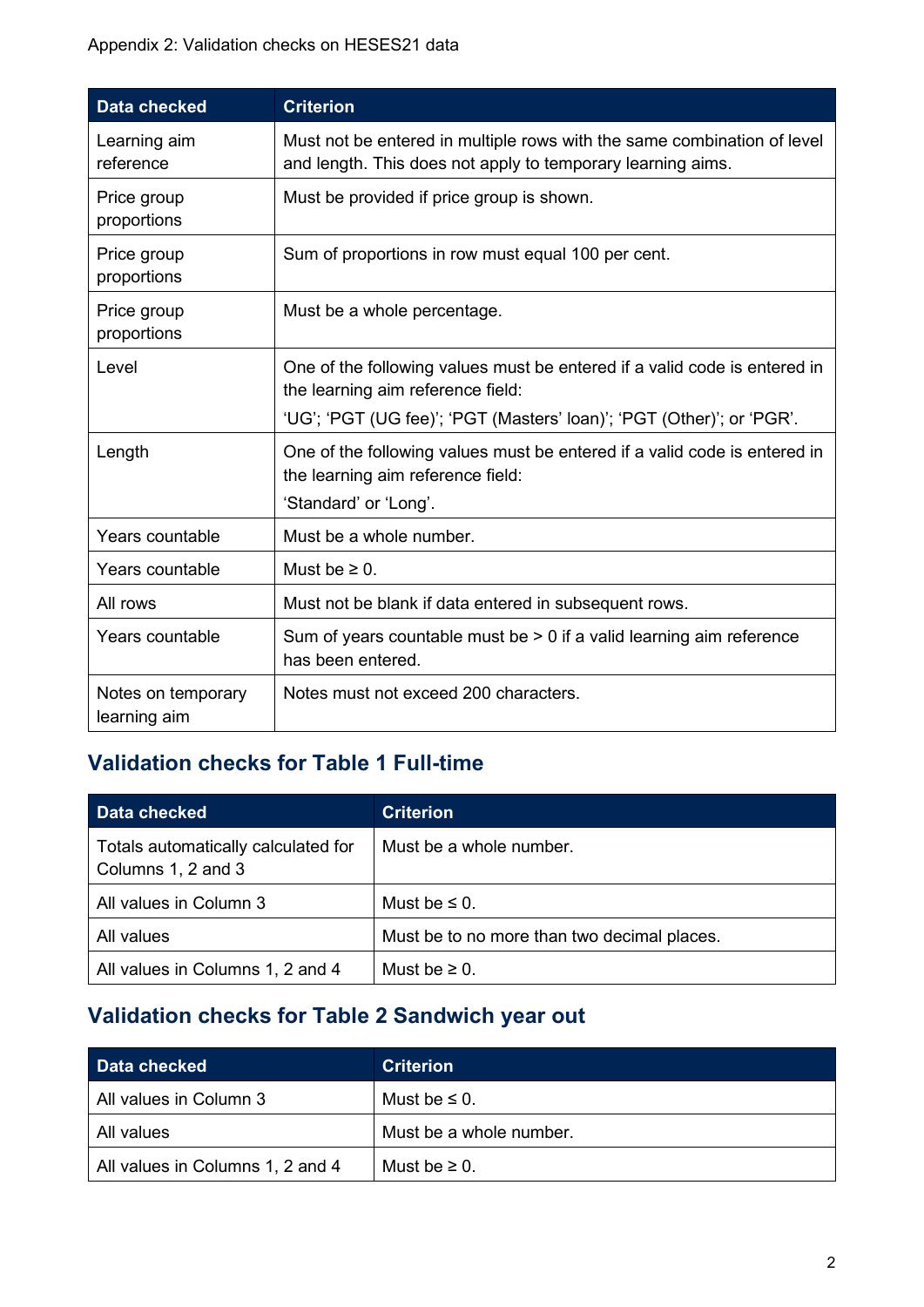#### **Validation checks for Table 3 Part-time**

| Data checked                                              | <b>Criterion</b>                                       |
|-----------------------------------------------------------|--------------------------------------------------------|
| Totals automatically calculated for<br>Columns 1, 2 and 3 | Must be a whole number.                                |
| All values in Column 3                                    | Must be $\leq 0$ .                                     |
| All values in Column 4a                                   | Must be $\leq$ corresponding value in Column 4.        |
| All values in Column 4a                                   | Must be $\geq 3\%$ of corresponding value in Column 4. |
| All values                                                | Must be to no more than two decimal places.            |
| All values in Columns 1, 2, 4 and<br>4a                   | Must be $\geq 0$ .                                     |

### **Validation checks for Table 4 Year abroad**

| Data checked                       | <b>Criterion</b>                                          |
|------------------------------------|-----------------------------------------------------------|
| All values                         | Must be a whole number.                                   |
| All values                         | Must be $\geq 0$ .                                        |
| Total automatically calculated for | Must be                                                   |
| Column 1(a)(i)                     | $\leq$ UG total (Standard + Long) in Table 1, Column 1(a) |
| Column 1(a)(ii)                    | $\leq$ UG total (Standard + Long) in Table 1, Column 1(b) |
| Column $2(a)(i)$                   | $\leq$ UG total (Standard + Long) in Table 1, Column 2(a) |
| Column 2(a)(ii)                    | $\leq$ UG total (Standard + Long) in Table 1, Column 2(b) |
| Column 1(b)(i)                     | $\leq$ UG value in Table 2, Column 1(a)                   |
| Column 1(b)(ii)                    | $\leq$ UG value in Table 2, Column 1(b)                   |
| Column $2(b)(i)$                   | $\leq$ UG value in Table 2, Column 2(a)                   |
| Column 2(b)(ii)                    | $\leq$ UG value in Table 2, Column 2(b).                  |

## **Validation checks for Table 5 Planning**

| Data checked                                                                                                                                                         | <b>Criterion</b>                                                                                                                                   |
|----------------------------------------------------------------------------------------------------------------------------------------------------------------------|----------------------------------------------------------------------------------------------------------------------------------------------------|
| All values                                                                                                                                                           | Must be a whole number.                                                                                                                            |
| All values                                                                                                                                                           | Must be $\geq 0$ .                                                                                                                                 |
| For each of the following levels, the sum of the<br>values in Section A, Full-time and sandwich<br><b>year out</b> , in each of Columns $2(a)$ , $2(b)$ and $2(c)$ : | Must equal the sum of the corresponding<br>values (Standard and Long) from Tables 1<br>and 2, in Column $2(a)$ , $2(b)$ or $2(c)$<br>respectively. |
| UG, PGT (UG fee), PGT (Masters' loan), PGT<br>(Other), PGR                                                                                                           |                                                                                                                                                    |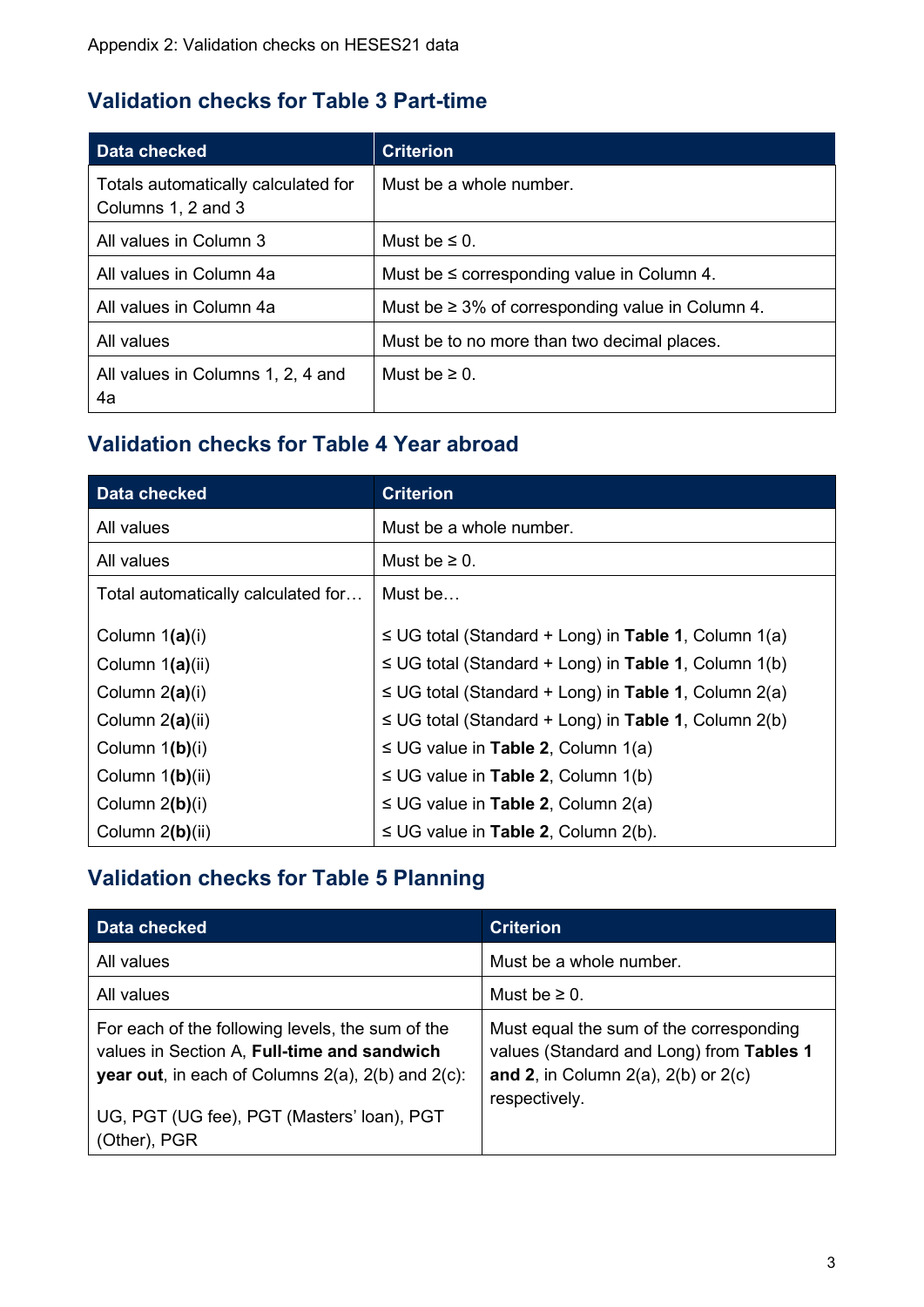| <b>Data checked</b>                                                                                                                                                                                                                | <b>Criterion</b>                                                                                                                                   |
|------------------------------------------------------------------------------------------------------------------------------------------------------------------------------------------------------------------------------------|----------------------------------------------------------------------------------------------------------------------------------------------------|
| For each of the following levels, the sum of the<br>values in Section A, Part-time, in each of<br>Columns $2(a)$ , $2(b)$ and $2(c)$ :                                                                                             | Must equal the sum of the corresponding<br>values (Standard and Long) from Table 3, in<br>Column 2(a), 2(b) or 2(c) respectively.                  |
| UG, PGT (UG fee), PGT (Masters' loan), PGT<br>(Other), PGR                                                                                                                                                                         |                                                                                                                                                    |
| All values in Section B                                                                                                                                                                                                            | Must be $\leq$ corresponding total of Columns 1<br>and 2 in Section A.                                                                             |
| The following checks do not apply to further<br>education and sixth form colleges and academies<br>because Column 1 in Tables 1, 2, 3 and 5 are<br>pre-filled automatically from the Courses table<br>data:                        |                                                                                                                                                    |
| For each of the following levels, the sum of the<br>values in Section A, Full-time and sandwich<br><b>year out</b> , in each of Columns $1(a)$ , $1(b)$ and $1(c)$ :<br>UG, PGT (UG fee), PGT (Masters' loan), PGT<br>(Other), PGR | Must equal the sum of the corresponding<br>values (Standard and Long) from Tables 1<br>and 2, in Column $1(a)$ , $1(b)$ or $1(c)$<br>respectively. |
| For each of the following levels, the sum of the<br>values in Section A, Part-time, in each of<br>Columns $1(a)$ , $1(b)$ and $1(c)$ :                                                                                             | Must equal the sum of the corresponding<br>values (Standard and Long) from Table 3, in<br>Column 1(a), 1(b) or 1(c) respectively.                  |
| UG, PGT (UG fee), PGT (Masters' loan), PGT<br>(Other), PGR                                                                                                                                                                         |                                                                                                                                                    |

## **Validation checks for Tables 6a, 6b, and 6c Health**

| Data checked                          | <b>Criterion</b>           |
|---------------------------------------|----------------------------|
| All values in Column 3                | Must be $\leq$ 0.          |
| All values except those in Column 3   | Must be $\geq 0$ .         |
| All values in Columns 1-3 except for: | Must be a whole number.    |
| Nursing – adult;                      |                            |
| Nursing – children;                   |                            |
| Nursing – learning disability;        |                            |
| Nursing – mental health               |                            |
| All values in Columns 1-3 for:        | Must be a multiple of 0.5. |
| Nursing – adult;                      |                            |
| Nursing – children;                   |                            |
| Nursing – learning disability;        |                            |
| Nursing – mental health               |                            |